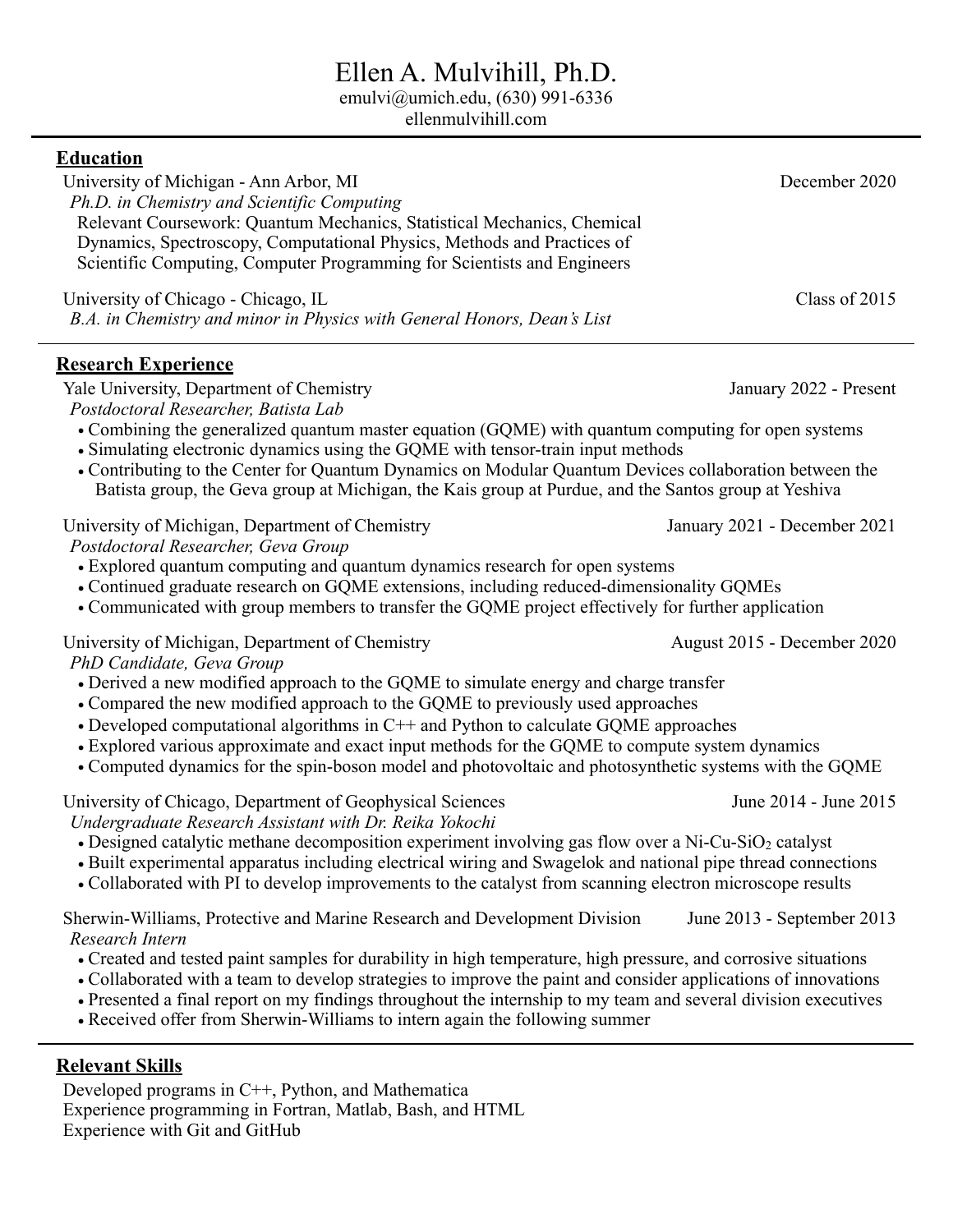#### **Publications**

- **8.** E. Mulvihill, E. Geva, "Simulating the Dynamics of Electronic Observables via Reduced-Dimensionality Generalized Quantum Master Equations," *J. Chem. Phys.*, In publication.
- **7.** E. Mulvihill, E. Geva, "A Road Map to Various Pathways for Calculating the Memory Kernel of the Generalized Quantum Master Equation," *J. Phys. Chem. B*, 2021, 125, 34, 9834–9852
- **6.** H. Hendrickson, K. Lenn, F. Vázquez, K. Williams, B. Winograd, E. Mulvihill, E. Geva; "The Compute-to-Learn Pedagogy and Its Implementation in the Chemistry Curriculum" in *Teaching Programming across the Chemistry Curriculum*, edited by A. Ringer McDonald and J. A. Nash (ACS Publications, 2021), pp. 69-87
- **5.** E. Mulvihill, K. Lenn, X. Gao, A. Schubert, B. D. Dunietz, E. Geva, "Simulating energy transfer dynamics in the Fenna–Matthews–Olson complex via the modified generalized quantum master equation," *J. Chem. Phys.* **154**, 204109 (2021)
- **4.** Y. Liu, X. Gao, Y. Lai, E. Mulvihill, E. Geva, "Electronic Dynamics through Conical Intersections via Quasiclassical Mapping Hamiltonian Methods," *J. Chem. Theory Comput.* **2020**, *16* (7), 4479–4488.
- **3.** E. Mulvihill, X. Gao, Y. Liu, A. Schubert, B. D. Dunietz, E. Geva, "Combining the mapping hamiltonian linearized semiclassical approach with the generalized quantum master equation to simulate electronically non adiabatic molecular dynamics," *J. Chem. Phys.* **151**, 074103 (2019)
- **2.** E. Mulvihill, A. Schubert, X. Sun, B. D. Dunietz, E. Geva, "A modified approach for simulating electronically nonadiabatic dynamics via the generalized quantum master equation," *J. Chem. Phys.* **150**, 034101 (2019)
- **1.** M. Jafari, A. R. Welden, K. L. Williams, B. Winograd, E. Mulvihill, H. P. Hendrickson, M. Lenard, A. Gottfried, and E. Geva, "Compute-to-Learn: Authentic Learning via Development of Interactive Computer Demonstrations within a Peer-Led Studio Environment," *J. Chem. Educ.*, **2017** *94* (12) 1896-1903

#### **Presentations**

**13.** 2020 Karle Symposium at the University of Michigan July 2020 *Poster Session - Won Best Physical Chemistry Poster* "Generalized Quantum Master Equation: a reduced dynamics approach for electronically nonadiabatic dynamics," E. Mulvihill, X. Gao, Y. Liu, A. Schubert, X. Sun, Barry D. Dunietz, E. Geva. July 31st, 2020.

**12.** 2020 Virtual Conference in Theoretical Chemistry July 2020 *Poster Session and Lightning Talk - Won Outstanding Lightning Talk Graduate Student Award* "Simulating Electronically Nonadiabatic Dynamics via the Generalized Quantum Master Equation," E. Mulvihill, X. Gao, Y. Liu, A. Schubert, X. Sun, Barry D. Dunietz, E. Geva. July 29th, 2020.

**11.** 2019 Penn Conference in Theoretical Chemistry August 2019

*Poster Session*

"Simulating Electronically Nonadiabatic Dynamics via a Modified Approach to the Generalized Quantum Master Equation." E. Mulvihill, X. Gao, Y. Liu, A. Schubert, X. Sun, B. D. Dunietz, E. Geva. August 14th, 2019.

**10.** 2019 Karle Symposium at the University of Michigan August 2019 August 2019

*Poster Session*

"Simulating Electronically Nonadiabatic Dynamics via a Modified Generalized Quantum Master Equation," E. Mulvihill, X. Gao, Y. Liu, A. Schubert, X. Sun, Barry D. Dunietz, E. Geva. August 2nd, 2019.

**9.** 2019 Midwest Theoretical Chemistry Conference June 2019

#### *Oral Presentation*

"Generalized Quantum Master Equation-based Approaches to Electronically Nonadiabatic Dynamics: Mapping Hamiltonian + LSC," E. Mulvihill, X. Gao, Y. Liu, A. Schubert, X. Sun, B. D. Dunietz, E. Geva. June 8th, 2019.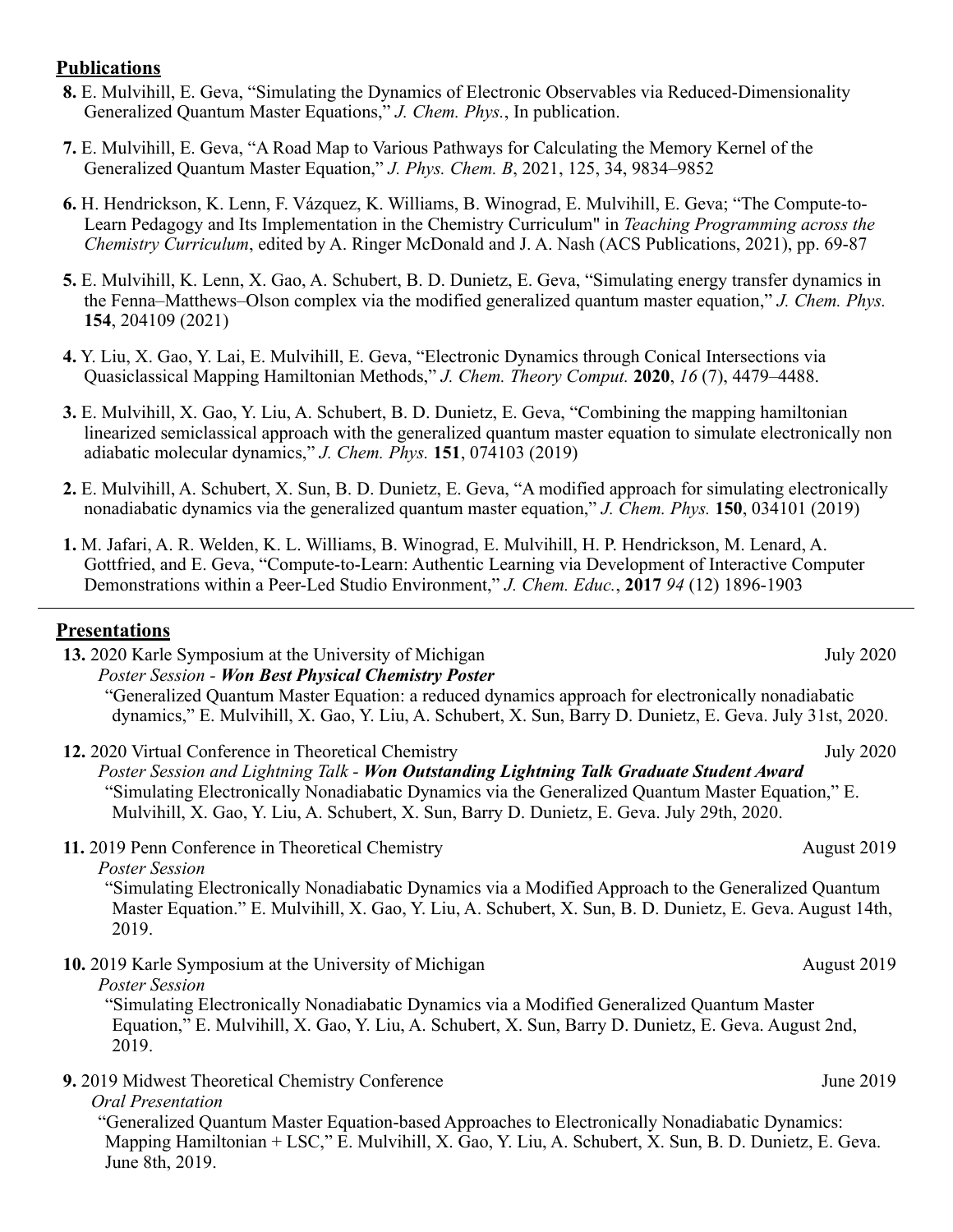| 8. Quantum Science and Technology Workshop at University of Michigan, Ann Arbor, MI<br><b>Poster Session</b><br>"A Modified Generalized Quantum Master Equation for Simulating Electronically Nonadiabatic Dynamics,"<br>E. Mulvihill, A. Schubert, X. Gao, Y. Liu, X. Sun, Y. Lai, B. D. Dunietz, E. Geva. April 12th, 2019.                                                     | April 2019    |
|-----------------------------------------------------------------------------------------------------------------------------------------------------------------------------------------------------------------------------------------------------------------------------------------------------------------------------------------------------------------------------------|---------------|
| 7. Invited Research Presentation at Lafayette College, Easton, PA                                                                                                                                                                                                                                                                                                                 | November 2018 |
| <b>Oral Presentation</b><br>"A Modified Generalized Quantum Master Equation for Simulating Electronically Nonadiabatic Dynamics,"<br>E. Mulvihill, Y. Lai, A. Schubert, X. Sun, B. D. Dunietz, E. Geva. November 1st, 2018.                                                                                                                                                       |               |
| 6. 2018 Midwest Theoretical Chemistry Conference<br><b>Oral Presentation</b><br>"A Modified Generalized Quantum Master Equation for Simulating Electronically Nonadiabatic Dynamics,"<br>E. Mulvihill, Y. Lai, A. Schubert, X. Sun, B. D. Dunietz, E. Geva. June 22nd, 2018.                                                                                                      | June 2018     |
| <b>5. ACS</b> National Meeting, New Orleans, LA<br>Physical Chemistry Poster Session - Won Outstanding Student Poster Award<br>"A Modified Generalized Quantum Master Equation for Simulating Electronically Nonadiabatic Dynamics,"<br>E. Mulvihill, A. Schubert, X. Sun, Y. Lai, B. D. Dunietz, E. Geva. March 21st, 2018.                                                      | March 2018    |
| 4. ACS National Meeting, New Orleans, LA<br><b>Chemistry Education Poster Session</b><br>"Compute-to-Learn: Authentic learning via development of interactive computer demonstrations within a<br>peer-led studio environment," M. Jafari, A. R. Welden, K. L. Williams, B. Winograd, E. Mulvihill, H. P.<br>Hendrickson, M. Lenard, A. Gottfried, and E. Geva. March 18th, 2018. | March 2018    |
| 3. 2017 Midwest Theoretical Chemistry Conference<br><b>Poster Session</b><br>"Post-Marcus Electronic Transition Dynamics via the Generalized Quantum Master Equation," E. Mulvihill,<br>A. Schubert, X. Sun, B. D. Dunietz, E. Geva. June 1st, 2017.                                                                                                                              | June 2017     |
| 2. 2017 MICDE Annual Symposium<br><b>Poster Session</b><br>"Post-Marcus Electronic Transition Dynamics via the Generalized Quantum Master Equation," E. Mulvihill,<br>A. Schubert, X. Sun, B. D. Dunietz, E. Geva. April 18th, 2017.                                                                                                                                              | April 2017    |
| 1. ACS National Meeting, San Francisco, CA<br><b>Physical Chemistry Poster Session</b><br>"Post-Marcus Electronic Transition Dynamics via the Generalized Quantum Master Equation," E. Mulvihill,<br>A.Schubert, X. Sun, B. D. Dunietz, E. Geva. April 5th, 2017.                                                                                                                 | April 2017    |
| <b>Fellowships and Awards</b><br>Rackham Predoctoral Fellowship<br>University of Michigan, Rackham Graduate School                                                                                                                                                                                                                                                                | March 2020    |
| One-Term Dissertation Fellowship<br>University of Michigan, Department of Chemistry                                                                                                                                                                                                                                                                                               | June 2019     |
| PPG Summer Research Fellowship<br>University of Michigan, Department of Chemistry                                                                                                                                                                                                                                                                                                 | May 2019      |
| Florence Fenwick Outstanding Graduate Student Award<br>University of Michigan, Department of Chemistry                                                                                                                                                                                                                                                                            | May 2018      |
|                                                                                                                                                                                                                                                                                                                                                                                   |               |